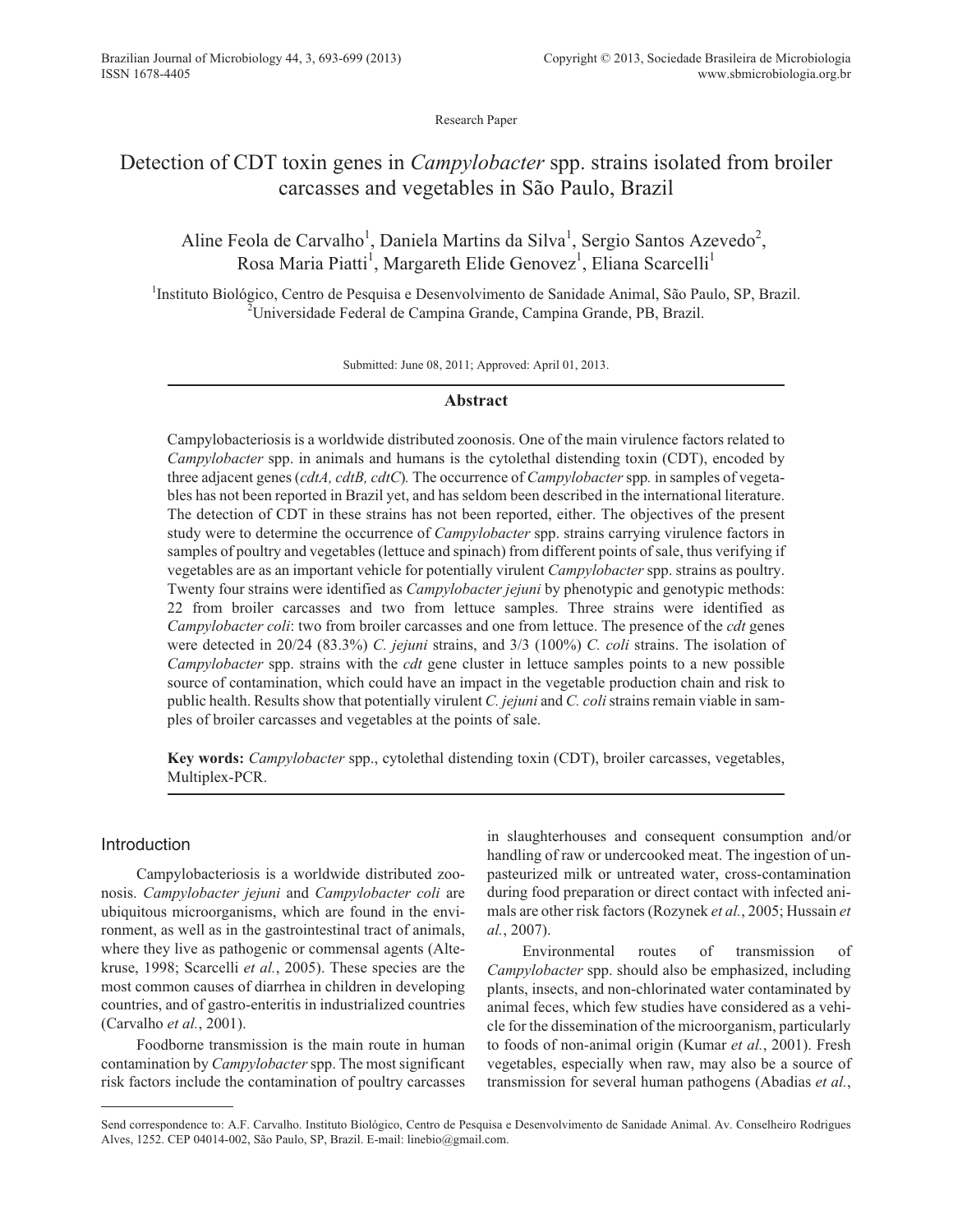2008). In this case, contamination by *Campylobacter* spp. may occur before or after their purchase (Evans *et al.*, 2003).

The cytolethal distending toxin (CDT) is one of the main virulence factors related to *Campylobacter* spp. pathogenesis in humans and animals. It causes diarrhea by interfering with the division and differentiation of cells in intestinal crypts (Wassenaar, 1997; Park, 2002). The toxin activity is encoded by the *cdt* gene cluster, made up of three adjacent genes: *cdtA, cdtB* and *cdtC* (Martinez *et al.*, 2006). All the three subunits are required for full toxin activity; *cdtB* encodes the active/toxic component of the toxin, while *cdtA* and *cdtC* are involved with binding to and internalization into the host cell (Abuoun *et al.*, 2005; Jeon *et al.*, 2005).

The protein produced by gene *cdtB* (CdtB) potentiates a cascade leading to cell cycle block, whereas the proteins of genes *cdtA* and *cdtC* function as dimeric subunits, with bind *cdtB* and delivers in to the cell interior. Once in the cell, CdtB enters the nucleus and exhibits a DNase-I like that results in DNA double-strand breaks. CDT blocks the G2/M phase of eukaryotic cells prior to cell division, induces a cytoplasmic distention and ultimately causes cell death (Jeon *et al.*, 2005; Smith and Bayles, 2006).

The result of CDT activity can differ depending on the type of eukaryotic cell affected. CDT contributes to campylobacteriosis pathogenesis by inhibiting both cellular and humoral immunity via apoptosis of immune cells, and generating the necrosis of epithelial cells and fibroblasts involved in the repair of lesions produced by pathogens, which results in slow healing and production of disease symptoms (Smith and Bayles, 2006).

The occurrence of *Campylobacter* spp*.* in vegetables has rarely been described in the literature, and CDT detection in these strains has never been reported (Park and Sanders, 1992; Kumar *et al.*, 2001; Chai *et al.*, 2007). However, it is essential to assess if vegetables are as an important vehicle for *Campylobacter* spp. as poultry meat, which is known as the main source of foodborne transmission of campylobacteriosis. Lettuce and spinach are described in the international literature as the main vegetable sources of human infection by *Campylobacter*spp. (Park and Sanders, 1992; Kumar *et al.*, 2001; Brandl *et al.*, 2004; Hussain *et al.*, 2007). Nevertheless, this is the first study in Brazil on CDT found in vegetables.

The objectives of the present study were to determine the occurrence of *Campylobacter* spp. strains carrying *cdt* genes in samples of poultry and vegetables (lettuce and spinach), and to verify if vegetables are as an important vehicle for potentially virulent *Campylobacter* spp. strains as poultry at different points of sale.

### Materials and Methods

A total of 194 broiler carcasses refrigerated were analyzed. The samples were purchased in two supermarkets  $(n = 40)$ , two street markets  $(n = 40)$ , and two slaughterhouses ( $n = 114$ ) in São Paulo. As for vegetables, 80 samples were purchased in two supermarkets ( $n = 20$ ) samples of spinach, and  $n = 20$  of lettuce) and two street markets ( $n = 20$  samples of spinach, and  $n = 20$  of lettuce) in the same state. Poultry carcasses and vegetables were collected from two supermarkets and two street markets, 20 specimens by collection, in a total of eight samplings, between April and October, 2008. Two samplings were performed in two slaughterhouses, with the collection of 60 carcasses in the first samplings and 54 in the second, carried out between March and June, 2009.

Samples were submitted for bacteriological examination. The isolation and biochemical identification of *C. jejuni* and *C. coli* was performed according to the Bacteriological Analytical Manual (Hunt *et al.*, 2001; Carvalho *et al.*, 2010).

In order to confirm the biochemical identification, the isolated strains were submitted to two-step PCR reactions with primers described by Linton *et al.* (1997). The first was targeted to the *hip* gene, which encodes the enzyme hippuricase, responsible for the amplification of a 735-base pair (bp) fragment only found in *C. jejuni*; and the second was targeted to the gene encoding the enzyme aspartokinase, which amplifies a 500-bp fragment found in *C. coli*.

Isolated *Campylobacter* strains had their DNA extracted with the commercial kit Ilustra Bacterial Genomic PREP Mini Spin (GE Healthcare), used according to the manufacturer's instructions.

Analysis of the amplified products was carried out by electrophoresis in 2.0% agarose gel stained with ethidium bromide (0.5 μg/mL). Gels were photographed under ultraviolet light (300-320 nm) with a Kodak DC/120 Zoom digital camera. Images were analyzed using the 1D Image Analysis software (Kodak Digital Science). *Campylobacter jejuni* ATCC 33291 and *Campylobacter coli* CDC A3315 were used as positives controls.

Multiplex-PCR with primers described by Asakura *et al.* (2008) was used to detect the simultaneous presence of *cdtA, cdtB* and *cdtC* in the *C. jejuni* and *C. coli* strains that were isolated in the study. In *C. jejuni,* the *cdtA* gene corresponds to a fragment of 631 bp; *cdtB,* to a fragment of 714 bp; and *cdtC,* to a fragment of 524 bp.

In *C. coli,* the *cdtA* gene corresponds to a fragment of 329 bp; *cdtB,* to a fragment of 413 bp; and *cdtC,* to a fragment of 313 bp. Due to the similarity between the number of base pairs in the fragments amplified corresponding to genes *cdtA* (329pb) and *cdtC* (313pb), two Multiplex-PCR reactions were carried out: one with *cdtA* and *cdtB* primers, and the other with *cdtB* and *cdtC* primers.

Detection of *cdt* genes in *C. jejuni*: PCR buffer 10 X (500 mM KCl, 15 mM MgCl<sub>2</sub>, 100 mM TRIS-HCl, pH 9.0); 1.5 mM  $MgCl_2$ ; 200 mM dNTPs (200 mM of each nucleotide dCTP, dATP, dGTP, dTTP); 20 pmol of each primer (*CjspAU2, CjspAR2, CjSPBU5, CjSPBR6,*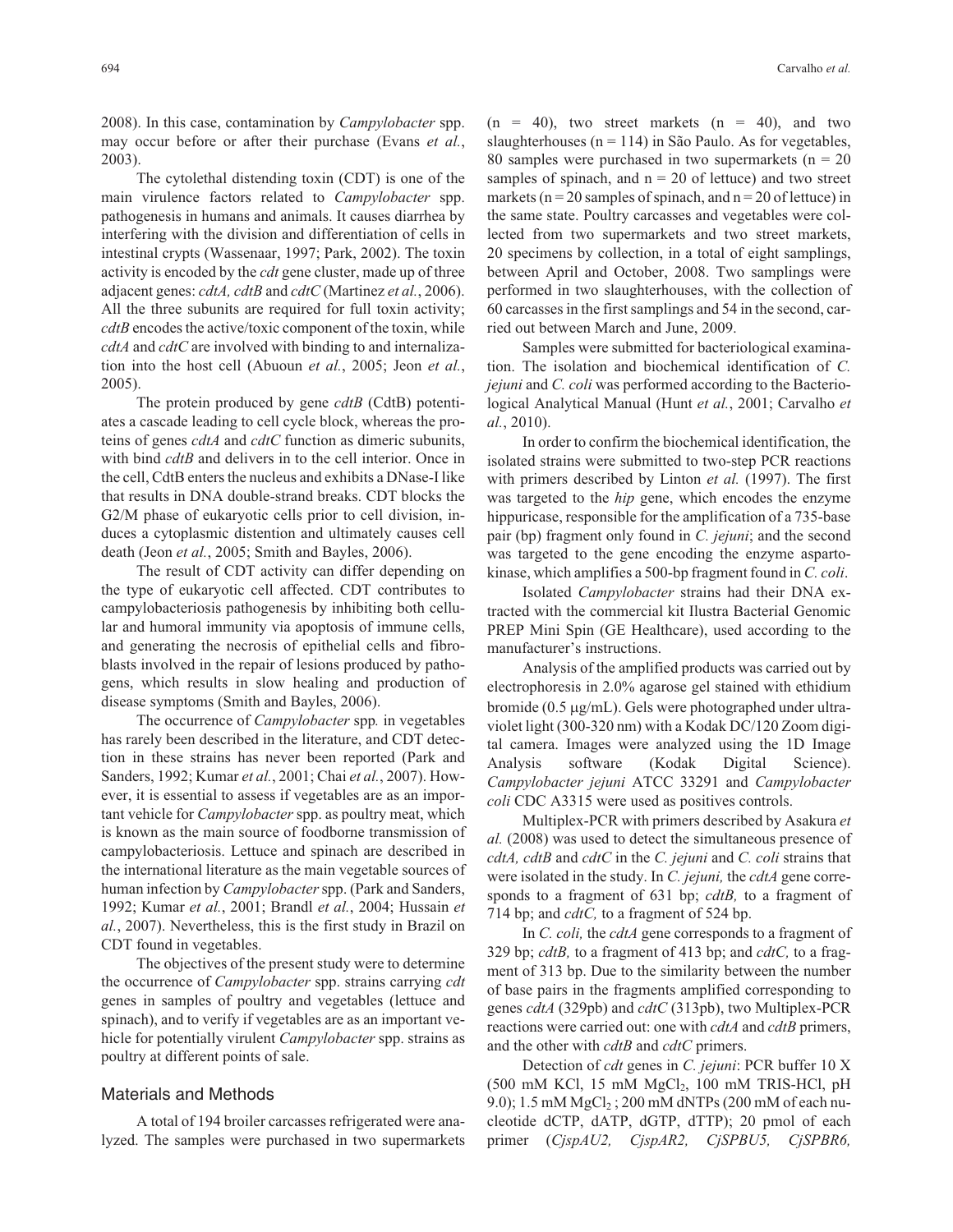*CjspCU1* and *CjspCR2*); 1.0 U Taq DNA polymerase (Invitrogen), and  $10 \mu L$  of extracted DNA were mixed to a final volume of 50  $\mu$ L. Thermocycler PT 200 (MJ Research) was used in an amplification cycle preceded by initial denaturation at 94 °C for 5 min, and followed by 30 cycles of denaturation at 94 °C for 30 s, hybridization at 55 °C for 30 s, extension at 72 °C for 30 s, and final extension at 72 °C for 10 min, in a procedure adapted from Asakura *et al.* (2008).

Detection of *cdt* genes in *C. coli*: Multiplex-PCR was carried out as previously described, with different primers (*CcspAU1, CcspAR1, CcSPBU5, CcSPBR5*) and (*CcSPBU5, CcSPBR5, CcspCU1, CcspCR1*), in a procedure adapted from Asakura *et al.* (2008). The analysis of the amplified products was carried out according to the procedures used for the hippuricase and aspartokinase genes.

Statistical analysis was based on the chi-square test  $(X<sup>2</sup>)$  and Fisher's exact test, with significance level set at p < 0.05, according to Callegari-Jacques (2003). Statistical analyses were carried out in EpiInfo 6.04 (Dean, 1994).

#### **Results**

*Campylobacter* spp. strains were isolated in 21/194 (10.8%) broiler carcasses and in 3/40 (7.5%) samples of lettuce. As for spinach, none of the samples were positive for *Campylobacter* spp. Twenty four strains were identified as *C. jejuni*: 22 from broiler carcasses, and two from lettuce samples. Three strains were identified as *C. coli*: two from broiler carcasses, and one from lettuce samples. *C. jejuni* and *C. coli*strains isolated in samples of animal and vegetable origin were found in supermarkets, street markets and slaughterhouses (Table 1).

All *C. jejuni* and *C. coli* strains were identified by phenotypic methods and confirmed by genotyping using PCR for detection of the genes encoding the enzymes hippuricase and aspartokinase.

The *cdt* gene cluster was detected in 20/24 (83.3%) *C. jejuni* strains: 18 from broiler carcasses (seven purchased in slaughterhouses, seven in supermarkets, and four in street markets), and two from lettuce samples purchased in street markets. The *cdt* gene complex was not found in 4/24 (16.7%) *C. jejuni* strains (Table 1; Figure 1) isolated in broiler carcasses from slaughterhouses (strains 18, 20, 22 and 24).

Genes *cdtA, cdtB* and *cdtC* were simultaneously detected in 16/20 (80%) *C. jejuni* strains positive in Multiplex-PCR*.* In 2/20 (10%) strains, only gene *cdtB* was found in broiler carcasses from street markets (strains 1 and 2). In 2/20 (10%) strains, only gene *cdtC* was found in broiler carcasses from slaughterhouses (strains 17 and 19) (Table 1; Figure 1).

The presence of the *cdt* gene cluster was detected in 3/3 (100%) *C. coli* strains, two from broiler carcasses and one from a lettuce sample, both purchased in street markets.

**Table 1** - Classification of *Campylobacter* spp. strains according to food source, point of sale, and detection of the *cdt* gene complex.

| 1<br>C. jejuni<br>BC<br><b>SM</b><br>C. jejuni<br>BC<br><b>SM</b><br>2<br>ä,<br>3<br>C. jejuni<br>BC<br><b>SM</b><br>$^{+}$<br>SP<br>C. jejuni<br>BC<br>4<br>$^{+}$<br>5<br>C. jejuni<br>BC<br><b>SP</b><br>$^+$<br>C. jejuni<br>6<br>BC<br><b>SP</b><br>$^{+}$<br>7<br>C. jejuni<br>BC<br><b>SP</b><br>$^{+}$<br>8<br>C. jejuni<br>L<br><b>SM</b><br>$^{+}$<br>9<br>C. jejuni<br>BC<br><b>SM</b><br>$^{+}$<br>C. jejuni<br>BC<br><b>SP</b><br>10<br>$^{+}$<br>C. jejuni<br>BC<br>11<br><b>SP</b><br>$^{+}$<br>12<br>C. jejuni<br>BC<br>SP<br>$^{+}$<br>L<br><b>SM</b><br>13<br>C. jejuni<br>$\hspace{0.1mm} +$<br>14<br>C. jejuni<br><b>SL</b><br>BC<br>$^+$<br>15<br>C. jejuni<br><b>SL</b><br>BC<br>$\hspace{0.1mm} +$<br><b>SL</b><br>16<br>C. jejuni<br>BC<br>$\hspace{0.1mm} +$<br>17<br>C. jejuni<br>BC<br><b>SL</b><br><b>SL</b><br>18<br>C. jejuni<br>BC<br><b>SL</b><br>C. jejuni<br>19<br>BC | $^{+}$<br>$^{+}$<br>$^{+}$<br>$^+$<br>$^{+}$<br>$^{+}$<br>$^{+}$<br>$^{+}$<br>$^{+}$<br>$^{+}$<br>$^{+}$<br>$^{+}$ | $\overline{\phantom{0}}$<br>$^{+}$<br>$^{+}$<br>$^{+}$<br>$^{+}$<br>$^{+}$<br>$^{+}$<br>$^{+}$<br>$^{+}$<br>$^{+}$ |
|---------------------------------------------------------------------------------------------------------------------------------------------------------------------------------------------------------------------------------------------------------------------------------------------------------------------------------------------------------------------------------------------------------------------------------------------------------------------------------------------------------------------------------------------------------------------------------------------------------------------------------------------------------------------------------------------------------------------------------------------------------------------------------------------------------------------------------------------------------------------------------------------------------|--------------------------------------------------------------------------------------------------------------------|--------------------------------------------------------------------------------------------------------------------|
|                                                                                                                                                                                                                                                                                                                                                                                                                                                                                                                                                                                                                                                                                                                                                                                                                                                                                                         |                                                                                                                    |                                                                                                                    |
|                                                                                                                                                                                                                                                                                                                                                                                                                                                                                                                                                                                                                                                                                                                                                                                                                                                                                                         |                                                                                                                    |                                                                                                                    |
|                                                                                                                                                                                                                                                                                                                                                                                                                                                                                                                                                                                                                                                                                                                                                                                                                                                                                                         |                                                                                                                    |                                                                                                                    |
|                                                                                                                                                                                                                                                                                                                                                                                                                                                                                                                                                                                                                                                                                                                                                                                                                                                                                                         |                                                                                                                    |                                                                                                                    |
|                                                                                                                                                                                                                                                                                                                                                                                                                                                                                                                                                                                                                                                                                                                                                                                                                                                                                                         |                                                                                                                    |                                                                                                                    |
|                                                                                                                                                                                                                                                                                                                                                                                                                                                                                                                                                                                                                                                                                                                                                                                                                                                                                                         |                                                                                                                    |                                                                                                                    |
|                                                                                                                                                                                                                                                                                                                                                                                                                                                                                                                                                                                                                                                                                                                                                                                                                                                                                                         |                                                                                                                    |                                                                                                                    |
|                                                                                                                                                                                                                                                                                                                                                                                                                                                                                                                                                                                                                                                                                                                                                                                                                                                                                                         |                                                                                                                    |                                                                                                                    |
|                                                                                                                                                                                                                                                                                                                                                                                                                                                                                                                                                                                                                                                                                                                                                                                                                                                                                                         |                                                                                                                    |                                                                                                                    |
|                                                                                                                                                                                                                                                                                                                                                                                                                                                                                                                                                                                                                                                                                                                                                                                                                                                                                                         |                                                                                                                    |                                                                                                                    |
|                                                                                                                                                                                                                                                                                                                                                                                                                                                                                                                                                                                                                                                                                                                                                                                                                                                                                                         |                                                                                                                    |                                                                                                                    |
|                                                                                                                                                                                                                                                                                                                                                                                                                                                                                                                                                                                                                                                                                                                                                                                                                                                                                                         |                                                                                                                    | $^{+}$                                                                                                             |
|                                                                                                                                                                                                                                                                                                                                                                                                                                                                                                                                                                                                                                                                                                                                                                                                                                                                                                         | $^{+}$                                                                                                             | $^{+}$                                                                                                             |
|                                                                                                                                                                                                                                                                                                                                                                                                                                                                                                                                                                                                                                                                                                                                                                                                                                                                                                         | $^{+}$                                                                                                             | $^{+}$                                                                                                             |
|                                                                                                                                                                                                                                                                                                                                                                                                                                                                                                                                                                                                                                                                                                                                                                                                                                                                                                         | $^{+}$                                                                                                             | $^{+}$                                                                                                             |
|                                                                                                                                                                                                                                                                                                                                                                                                                                                                                                                                                                                                                                                                                                                                                                                                                                                                                                         | $^{+}$                                                                                                             | $^{+}$                                                                                                             |
|                                                                                                                                                                                                                                                                                                                                                                                                                                                                                                                                                                                                                                                                                                                                                                                                                                                                                                         |                                                                                                                    | $^{+}$                                                                                                             |
|                                                                                                                                                                                                                                                                                                                                                                                                                                                                                                                                                                                                                                                                                                                                                                                                                                                                                                         |                                                                                                                    | $\overline{\phantom{0}}$                                                                                           |
|                                                                                                                                                                                                                                                                                                                                                                                                                                                                                                                                                                                                                                                                                                                                                                                                                                                                                                         |                                                                                                                    | $^+$                                                                                                               |
| C. jejuni<br><b>SL</b><br>20<br>BC                                                                                                                                                                                                                                                                                                                                                                                                                                                                                                                                                                                                                                                                                                                                                                                                                                                                      |                                                                                                                    | $\overline{\phantom{0}}$                                                                                           |
| <b>SL</b><br>21<br>C. jejuni<br>BC<br>$^+$                                                                                                                                                                                                                                                                                                                                                                                                                                                                                                                                                                                                                                                                                                                                                                                                                                                              | $^{+}$                                                                                                             | $^{+}$                                                                                                             |
| <b>SL</b><br>C. jejuni<br>22<br>BC<br>$\overline{\phantom{0}}$                                                                                                                                                                                                                                                                                                                                                                                                                                                                                                                                                                                                                                                                                                                                                                                                                                          | $\overline{\phantom{0}}$                                                                                           | $\overline{\phantom{0}}$                                                                                           |
| C. jejuni<br><b>SL</b><br>23<br>BC<br>$\hspace{0.1mm} +$                                                                                                                                                                                                                                                                                                                                                                                                                                                                                                                                                                                                                                                                                                                                                                                                                                                | $^{+}$                                                                                                             | $^{+}$                                                                                                             |
| C. jejuni<br><b>SL</b><br>24<br>BC<br>-                                                                                                                                                                                                                                                                                                                                                                                                                                                                                                                                                                                                                                                                                                                                                                                                                                                                 |                                                                                                                    |                                                                                                                    |
| <b>SM</b><br>25<br>C. coli<br>BC<br>$\hspace{0.1mm} +$                                                                                                                                                                                                                                                                                                                                                                                                                                                                                                                                                                                                                                                                                                                                                                                                                                                  | $^{+}$                                                                                                             | $^{+}$                                                                                                             |
| 26<br>C. coli<br>BC<br><b>SM</b><br>$^{+}$                                                                                                                                                                                                                                                                                                                                                                                                                                                                                                                                                                                                                                                                                                                                                                                                                                                              | $^{+}$                                                                                                             | $^{+}$                                                                                                             |
| 27<br><b>SM</b><br>C. coli<br>L<br>$^{+}$                                                                                                                                                                                                                                                                                                                                                                                                                                                                                                                                                                                                                                                                                                                                                                                                                                                               | $^+$                                                                                                               | $^{+}$                                                                                                             |

BC: broiler carcasses; L: lettuce; SM: street market; SP: supermarket; SL: slaughterhouse.

All *C. coli* strains showed cdtA, cdtB and *cdtC,* simultaneously (Table 1, Figure 2).

No statistically significant differences were observed in relation to the number of *Campylobacter* spp. positive samples isolated from broiler carcasses and vegetables  $(p = 0.060)$ ; or in animal  $(p = 0.820)$  and vegetable samples  $(p = 0.241)$  purchased in supermarkets, street markets and slaughterhouses. No statistically significant differences were observed in relation to the presence of *cdt* genes in broiler carcasses and vegetables ( $p = 1.000$ ).

#### **Discussion**

*C. jejuni* and *C. coli*strains were isolated from 21/194 (10.8%) broiler carcasses, a lower frequency to that reported in the literature. In the Unites States, Eyigor *et al.* (1999) isolated 70/105 (67%) *C*. *jejuni* and 35/105 (33%) *C. coli* in poultry carcasses. Rozynek *et al.* (2005) found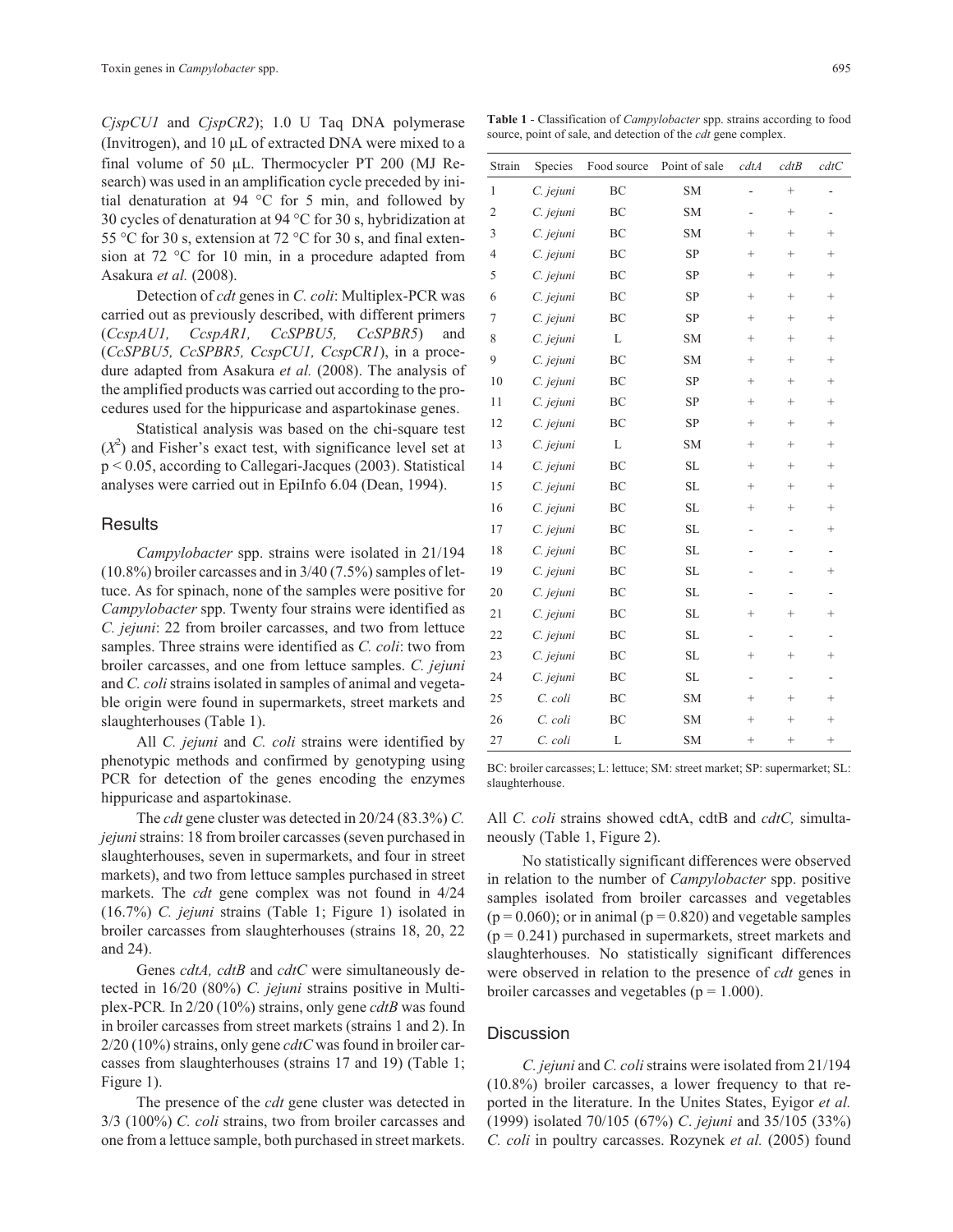

**Figure 1** - Multiplex-PCR for *cdt* genes (*cdtA, cdtB* and *cdtC*) in *C. jejuni* strains*.* M: molecular weight marker (100 bp DNA Ladder - Invitrogen); 1 to 24: *C. jejuni*strains; + Positive control (*C. jejuni* ATCC 33291); - Negative control.

53/92 (57.6%) strains of *C. jejuni,* and 39/92 (42.4%) of *C. coli* in poultry carcasses in Poland. Mena *et al.* (2008) identified 99/165 (60.3%) strains of *Campylobacter* spp. in poultry samples in Portugal. Prencipe *et al.* (2007) isolated *Campylobacter* spp. in 178/392 (45.4%) poultry carcasses from supermarkets and butcheries in Italy. Kang *et al.* (2006) isolated *Campylobacter* spp. in 570/923 (61.8%) poultry samples from traditional markets, retailers and warehouses in Korea.

The contamination of poultry carcasses often occurs during slaughter, more commonly during scalding and evisceration, when the surface of the carcass is in contact with intestinal microorganisms. Studies in Brazil and other countries have shown a prevalence of 60% to 100% positive results for *C. jejuni* and *C. coli* in poultry carcasses and organs analyzed immediately after evisceration. However, such frequency decreased to 15% to 20% in samples refrigerated or frozen for different periods of time (Sakuma *et al.*, 1992; Castro *et al.*, 1997; Cortez *et al.*, 2006; Prencipe *et al.*, 2007).

Higher levels of chlorine in processing water, coupled with improved hygienic conditions in slaughterhouses may significantly reduce carcass contamination (Mead *et al.*, 1995). However, some *Campylobacter*spp. strains may survive cleaning and disinfection procedures in poultry slaughterhouses, and may contaminate the carcasses during processing (Peyrat *et al.*, 2008). This may be due to the resistance of *Campylobacter* spp. strains to disinfectants, mainly chlorine, or to the inefficiency of the cleaning and disinfection procedures used in slaughterhouses.

*C. jejuni* and *C. coli* strains were isolated from 3/40 (7.5%) lettuce samples, and this is the first report about *Campylobacter* spp. recovered from these samples purchased in São Paulo, Brazil. This frequency was greater than that described by Park and Sanders (1992), who observed 3.1% lettuce samples positive for *Campylobacter* spp. The same authors identified *C. jejuni*strains in 3.3% of spinach samples, whereas no strain was isolated from this vegetable in the present study. Abadias *et al.* (2008) did not isolate *Campylobacter* spp. in lettuce and spinach samples from supermarkets in Spain.

Brandl *et al.* (2004) isolated *C. jejuni* from spinach and radish samples. According to these authors, this bacterium is found in the roots, remaining viable in the soil and rhizosphere, and thus leading to sporadic cases of campylobacteriosis associated with the ingestion of these foods. In Pakistan, Hussain *et al.* (2007) studied the prevalence of *Campylobacter* spp. in foodstuffs available in retailers, and



**Figure 2** - Multiplex-PCR for *cdt* genes (*cdtA, cdtB* and *cdtC*) in *C. coli.*strains M: molecular weight marker (100 bp DNA Ladder - Invitrogen); 25 to 27: *C. coli* strains; (+): Positive control (*C. coli* CDC A3315); (-): Negative control.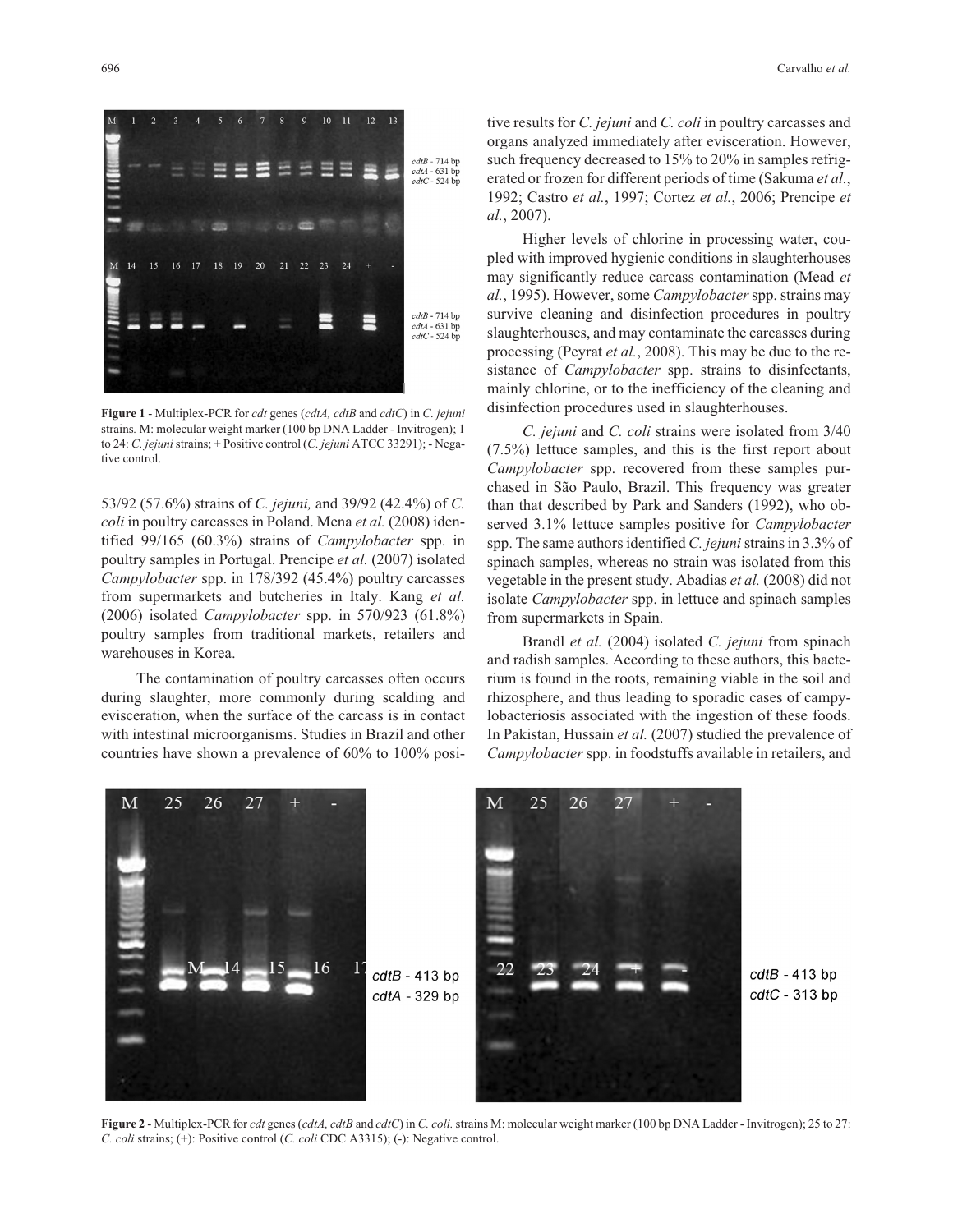nine (40.9%) of the vegetable and fruit salad samples were positive for *Campylobacter* spp. Kumar *et al.* (2001) analyzed different vegetable samples collected in markets in India, and isolated 2/56 (3.57%) *C. jejuni,* one in spinach and the other in fenugreek.

The presence of *C. jejuni* and *C. coli* in vegetables collected in Brazil may indicate fecal contamination. *Campylobacter* spp. inhabits the intestinal tract of animals, mainly birds, and their excreta may contaminate the environment (Kumar *et al.*, 2001). Natural fertilizers or water used for irrigation may also be contamination sources (Butzler and Oosterman, 1991). Cross-contamination of vegetables with kitchen utensils used for cutting other foods, such as poultry, may occur during handling and packaging (De-Boer and Hahne, 1990). The use of contaminated water in washing or handling at the point of sale should also be considered as a risk factor for cross-contamination (Chai *et al.*, 2007).

*Campylobacter* spp. strains were isolated from lettuce samples purchased in street markets (3/20; 15%), where handling of these vegetables is more frequent. In order to keep their appearance fresh, vegetables are constantly sprinkled with water that is stored in containers and kept behind the stalls, which is an unhygienic procedure. Although vegetables sold in street markets appear to be freshly harvested because they are regularly sprayed, this procedure preserves the viability of *Campylobacter* spp.

*Cdt* genes were detected in 83.3% (20/24) of the *C. jejuni* strains isolated from broiler carcasses and lettuce heads. In the present study, the percentage of *C. jejuni* strains that carried the *cdt* complex was similar to that reported in the international literature. In Poland, Rozynek *et al.* (2005) detected the three *cdt* genes in 100% of the *C. jejuni* strains found in poultry carcasses from supermarkets and slaughterhouses*.* Samosornsuk *et al.* (2007), in Thailand, detected the *cdt* genes in 95% of the *C. jejuni* strains isolated from poultry*.* Talukder *et al.* (2008) identified *C. jejuni* in patients with diarrhea in Bangladesh, and identified the genes *cdtA, cdtB* and *cdtC* in 97.5% of the strains. According to these authors, CDT production is associated with the strains that cause enteritis in humans*.*

The presence and expression of the three genes are necessary for functional activity of the CDT toxin (Jeon *et al.*, 2005). Therefore, 80% (16/20) of the 20 strains that carried the *cdt* genes were potentially virulent, once they had *cdtA, cdtB* and *cdtC*, simultaneously. In 20% (4/20) of the strains, only one *cdt* gene was detected (*cdtB* or *cdtC*)*.*

According to Martinez *et al.* (2006), all *C. jejuni* strains have *cdt* genes, and most of them show toxin activity. However, there are exceptions of rare isolates that mutate and do not show activity of these genes. These authors also sequenced and characterized CDT-negative genes, and observed the presence of *cdtA, cdtB* and *cdtC* pseudo-genes with deletions in their sequences. Asakura *et al.* (2007) also observed that some *cdt* genes may not be identified because

of mutations, such as nucleotide deletion, insertion or substitution, and suggest that these mutations may affect toxin activity.

As for *C. coli* strains isolated from broiler carcasses and lettuce, 100% (3/3) were positive for the three *cdt* genes simultaneously. In the present study, the percentage of *C. coli* strains that carried the *cdt* complex was similar to that reported by other authors in different countries. In Portugal, Fernandes *et al.* (2010) detected *cdtA* and *cdtC* in 99.4% and *cdtB* in 98.8% of the strains isolated from food samples. In Italy, Ripabelli *et al.* (2010) detected the *cdt* gene complex in 94.4% of the *C. coli* strains isolated from foods, animals and humans.

There are no reports in Brazil and other countries on the study of *cdt* genes in *Campylobacter* spp. strains isolated from vegetables, making this group of foods a new source of contamination with *C. jejuni* and *C. coli* strains potentially virulent for humans and animals, with possible public health risk.

This is the first time that the *cdt* gene cluster was detected in *C. coli* strains from broiler carcasses, and *C. jejuni* and *C. coli* strains in samples of lettuce, in the state of São Paulo, Brazil. These results may provide yet unpublished data on the occurrence of *Campylobacter* spp. strains that carry the genes for CDT from foods of animal, and mainly vegetable origin. They also show that potentially virulent strains remain viable in broiler carcasses and in lettuce samples in the points of sale. Therefore, the contamination of foodstuffs by these microorganisms should not be ignored. Preparation should be carried out in optimal conditions of hygiene, especially for ready-to-eat products, or whenever there is a possibility of cross-contamination during handling.

#### Acknowledgments

Grant#2007/52441-0, São Paulo Research Foundation (FAPESP).

#### **References**

- Abadias M, Usall J, Anguera M, Solsona C, Viñas I (2008) Microbiological quality of fresh, minimally-processed fruit and vegetables, and sprouts from retail establishments. Int J Food Microbiol 123:121-129.
- Abuoun M, Manning G, Cawthraw SA, Ridley A, Ahmed IH, Wassenaar TM, Newell DG (2005) Cytolethal Distending Toxin (CDT)-Negative *Campylobacter jejuni* strains and anti-CDT neutralizing antibodies are induced during human infection but not during colonization in chickens. Infect Immun 73:3053-3062.
- Altekruse SF (1998) *Campylobacter jejuni* in foods. J Am Vet Med Assoc 213:1734-1735.
- Asakura M, Samosornsuk W, Taguchi M, Kobayashi K, Misawa N, Kusumoto M, Nishimura K, Matsuhisa A, Yamasaki S (2007) Comparative analysis of citolethal distending toxin (*cdt*) genes among *Campylobacter jejuni, C. coli* and *C. fetus* strains. Microbial Pathogenesis 42:174-183.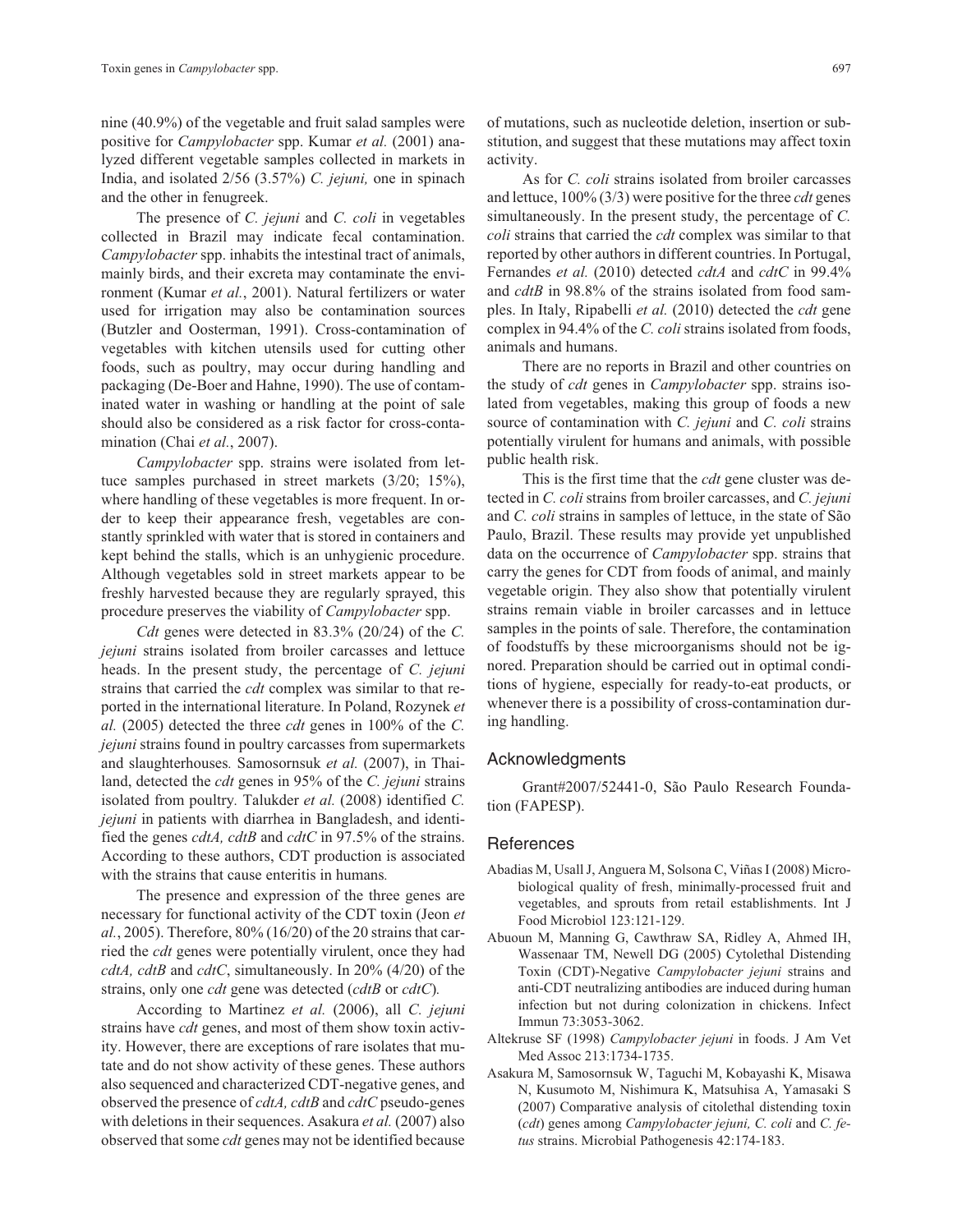- Asakura M, Samosornuk W, Hinenoya A, Misawa N, Nishimura K, Matsuhisa A, Yamasaki S (2008) Development of a cytolethal distending toxin (*cdt*) gene-based species-specific multiplex PCR assay for the detection and identification of *Campylobacter jejuni*, *Campylobacter coli* and *Campylobacter fetus*. FEMS Immun Med Microbiol 52:260-266.
- Brandl MT, Haxo AF, Bates AH, Mandrell RE (2004) Comparison of survival of *Campylobacter jejuni* in the phylosphere with that in the rhizosphere of spinach and radish plants. Appl Environ Microbiol 70:1182-1189.
- Butzler JP, Oosterman J (1991) *Campylobacter*: pathogenicity and significance in foods*.* Int J Food Microbiol 12:1-8.
- Callegari-Jacques SM (2003) Bioestatística: Princípios e Aplicações. Artmed, Porto Alegre. 256p.
- Carvalho AC, Ruiz-Palacios GM, Ramos-Cervantes P, Cervantes L, Jing X, Picckering LK (2001) Molecular characterization of invasive and noninvasive *Campylobacter jejuni* and *Campylobacter coli* isolates. J Clin Microbiol 39:1353- 1359.
- Carvalho AF, Silva DM, Azevedo SS, Piatti RM, Genovez ME, Scarcelli E (2010) Detecção dos genes da toxina citoletal distensiva em estirpes de *Campylobacter jejuni* isoladas de carcaças de frangos. Arq Bras Med Vet Zootec 62:1054- 1061.
- Castro AGM, Genovez ME, Scarcelli E, Torres AP, Cardoso MV, Paschoal AP, Souza CAI, Carrasco S (1997) Monitoramento de *Campylobactrer* spp. ao longo da linha de abate de frangos de corte. Arq Inst Biol 64:21-26.
- Chai LC, Robin T, Ragavan UM, Gunsalam JW, Bakar FA, Ghazali FM, Radu S, Kumar MP (2007) Thermophilic *Campylobacter* spp. in salad vegetables in Malaysia. Int J Food Microbiol 117:106-111.
- Cortez ALL, Carvalho ACFB, Scarcelli E, Miyashiro S, Vidal Martins AMC, Bürger KP (2006) Survey of chicken abattoir for the presence of *Campylobacter jejuni* and *Campylobacter coli.* Rev Inst Med Trop São Paulo 48:307- 310.
- De-Boer E, Hahne M (1990) Cross-contamination with *Campylobacter jejuni* and *Salmonella* spp. from raw chicken products during food preparation. J Food Prot 53:1063-1068.
- Dean AG (1994) EpiInfo version 6: a word-processing, database, and statistic program for public health on IBM-compatible microcomputers. Atlanta: Center for Diseases Control and Prevention. 601 p.
- Evans MR, Ribeiro CD, Salmon RL (2003) Hazards of healthy living: bottled water and salad vegetables as risk factors for *Campylobacter* infection. Emerg Infect Diseas 9:1219- 1225.
- Eyigor A, Dawason KA, Langlois BE, Pickett CL (1999) Detection of cytolethal distending toxin activity and *cdt* genes in *Campylobacter* spp. isolates from chicken carcasses. Appl Environ Microbiol 65:1501-1505.
- Fernandes M, Mena C, Silva J, Teixeira P (2010) Study of Cytolethal Distending Toxin (*cdt*) in *Campylobacter coli* using a Multiplex Polymerase Chain Reaction assay its distribuition among clinical and food strains. Foodborne Pathog Dis 7:103-106.
- Hunt JM, Abeyta C, Tran T (2001) *Campylobacter*. In: FDAs Bacteriological Analytical Manual Online, 8 ed. Revision A. chap. 7*.* http://www.cfsan.fda.gov/~ebam/bam-7.html.
- Hussain I, Shahid Mahmood M, Akhtar M, Khan A (2007) Prevalence of *Campylobacter*species in meat, milk and other food commodities in Pakistan. Food Microbiol 24:219-222.
- Jeon B, Itoh K, Ryu S (2005) Promoter analysis of Citolethal Distending Toxin genes (*cdtA, B* and *C*) and effect of a *luxS* mutation on CDT production in *Campylobacter jejuni.* Microbiol Immunol 49:599-603.
- Kang YS, Cho YS, Yoon SK, Yu MA, Kim CM, Lee JO, Pyun YR (2006) Prevalence and antimicrobial resistance of *Campylobacter jejuni* and *Campylobacter coli* isolated from raw chicken meat and human stools in Korea. J Food Protect 69:2915-2923.
- Kumar A, Agarwal RK, Bhilegaonkar KN, Shome BR, Bachhil VN (2001) Occurrence of *Campylobacter jejuni* in vegetables. Int J Food Microbiol 67:153-155.
- Linton D, Lawson A J, Owen RJ, Stanley J (1997) PCR detection, identification to species level, and fingerprinting of *Campylobacter jejuni* and *Campylobacter coli* direct from diarrheic samples. J Clin Microbiol 35:2568-2572.
- Martinez I, Mateo E, Churruca E, Girbau C, Alonso R, Fernandez-Astorga A (2006) Detection of *cdtA, cdtB*, and *cdtC* genes in *Campylobacter jejuni* by multiplex PCR. Int J Med Microbiol 296:45-48.
- Mead CG, Hudson WR, Hinton MH (1995) Effects of changes in processing to improve hygiene control on contamination of poultry carcasses with *Campylobacter.* Epidemiol Infect 115:495-500.
- Mena C, Rodrigues D, Silva J, Gibbs P, Teixeira P (2008) Occurrence, Identification and Characterization of Campylobacter Species Isolated from Portuguese Poultry Samples Collected from Retail Establishments. Poult Sci 87:187-190.
- Park CE, Sanders GW (1992) Occurrence of thermotolerant campylobacters in fresh vegetables sold at farmers' outdoor markets and supermarkets. Canad J Microbiol 38:313-316.
- Park SF (2002) The physiology of *Campylobacter* species and its relevance to their role as foodborne pathogens. Int J Food Microbiol 74:177-188.
- Peyrat MB, Soumet C, Maris P, Sanders P (2008) Recovery of *Campylobacter jejuni* from surfaces of poultry slaughterhouses after cleaning and disinfection procedures: Analysis of a potential source of carcass contamination. Int J Food Microbiol 124:188-194.
- Prencipe V, Parisciani G, Calistri P, Caporale CM, Iannitto G, Morelli D, Pomilio F, Prochowski D, Migliorati G (2007) Thermotoletant *Campylobacter* in poultry meat marketed in the Abruzzo and Molise regions of Italy: prevalence and contaminations levels. Vet Ital 43:157-165.
- Ripabelli G, Tamburro M, Minelli F, Leone A, Sammarco L (2010) Prevalence of virulence-associated genes and cytolethal distending toxin production in *Campylobacter* spp. isolated in Italy. Comp Imumun Microbiol Infect Dis 33:355- 364.
- Rozynek E, Dzierzanowska-Frangat K, Jozwiak P, Popowski J, Korsak D, Dzierzanowska D (2005) Prevalence of potential virulence markers in Polish *Campylobacter jejuni* and *Campylobacter coli* isolates obtained from hospitalized children and from chicken carcasses. J Med Microbiol 54:615- 619.